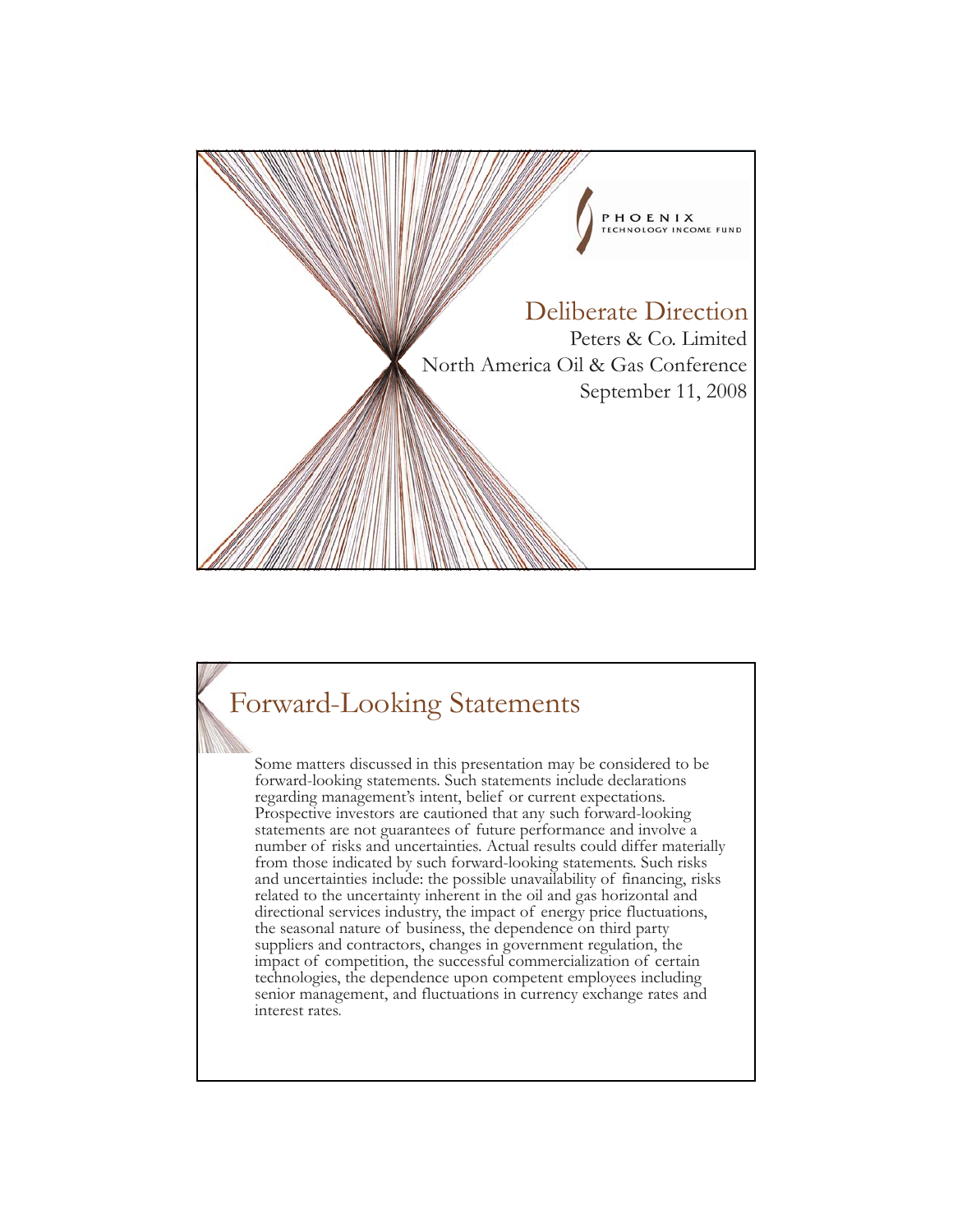# Description of Trust

- Provides horizontal and directional drilling services and technology.
- One of the largest pure directional service companies in North America.
- Develops and manufactures proprietary drilling guidance systems and related technology.
- **Strong foundation to reward shareholders with distributions and shareholder value**.

| Market Data PHX.UN                              |                             |  |  |
|-------------------------------------------------|-----------------------------|--|--|
| As of September 5, 2008<br>Exchange             | Toronto Stock Exchange      |  |  |
| Shares Outstanding                              | 24.3 million                |  |  |
| Share Price (Close: September 5, 2008)          | \$14.09                     |  |  |
| 52 Week High / Low                              | \$18.26 / \$7.25            |  |  |
| <b>Current Distributions</b>                    | $0.085$ month / \$1.02 year |  |  |
| Market Capitalization (as of September 5, 2008) | \$342 million               |  |  |
| Trading Average (for month of August)           | $37,692/$ day               |  |  |
| Insiders Position                               | 36%                         |  |  |
| Yield                                           | $7.3\%$                     |  |  |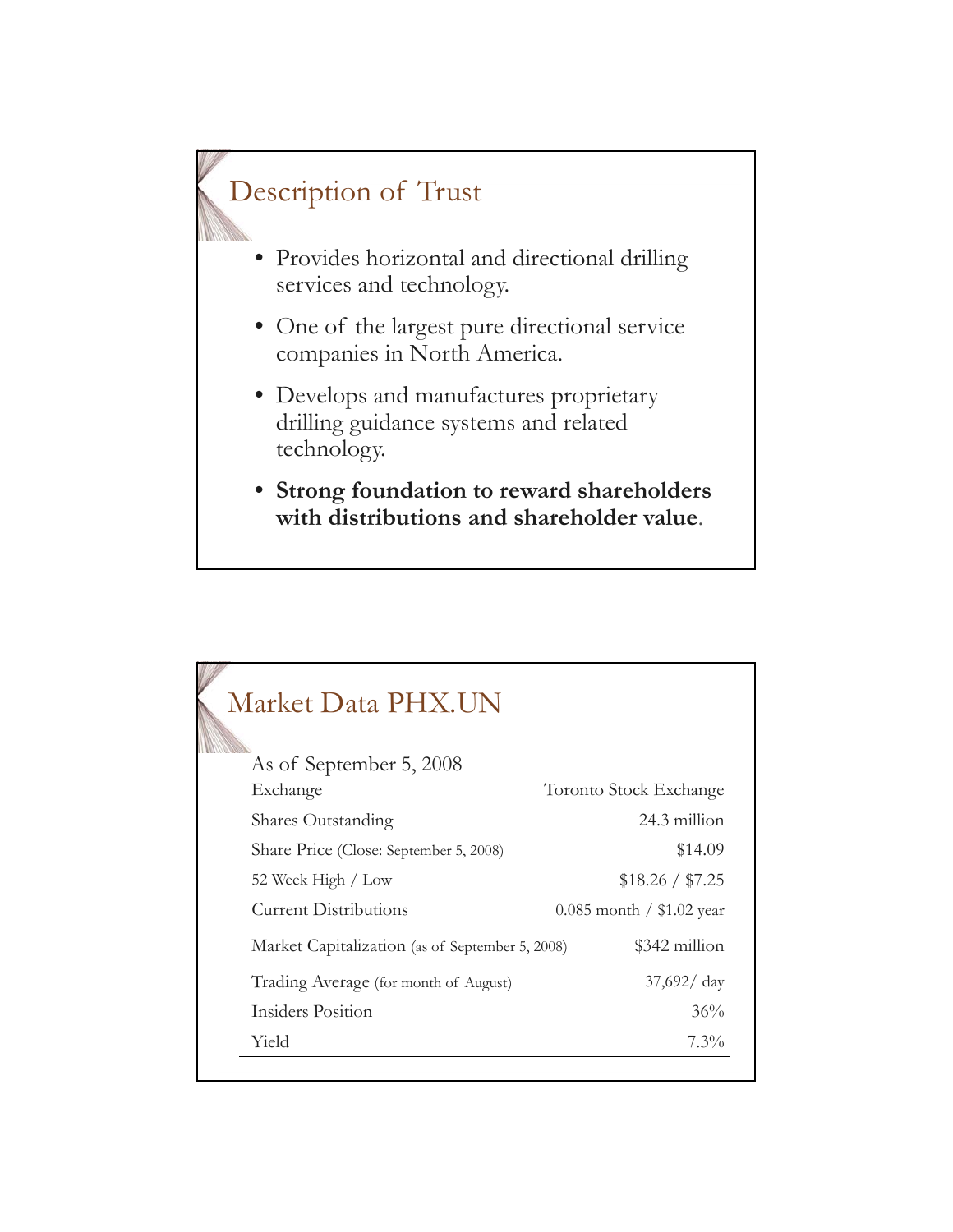| Financial Growth<br>Demonstrated growth from previous period |        |        |          |  |  |  |
|--------------------------------------------------------------|--------|--------|----------|--|--|--|
| (in thousands of dollars except per unit amounts)            |        |        |          |  |  |  |
| Six Month Period Ended June 30,                              | 2008   | 2007   | % Change |  |  |  |
| Canadian Revenue                                             | 30,512 | 27,081 | 13       |  |  |  |
| <b>US</b> Revenue                                            | 37,562 | 23,888 | 57       |  |  |  |
| Consolidated Revenue                                         | 68,074 | 50,969 | 34       |  |  |  |
| Net Earnings                                                 | 9,591  | 6,803  | 41       |  |  |  |
| <b>EBITDA</b>                                                | 15,200 | 10,825 | 40       |  |  |  |
| Distributable Cash                                           | 13,147 | 12,290 |          |  |  |  |
| Cash Distributions Made                                      | 9,360  | 8,695  | 8        |  |  |  |
| Capital Expenditures                                         | 15,146 | 5,329  | 184      |  |  |  |
| Long-Term Debt                                               |        | 1,775  |          |  |  |  |
| Monthly Distributions per unit                               | 0.085  | 0.065  | 31       |  |  |  |

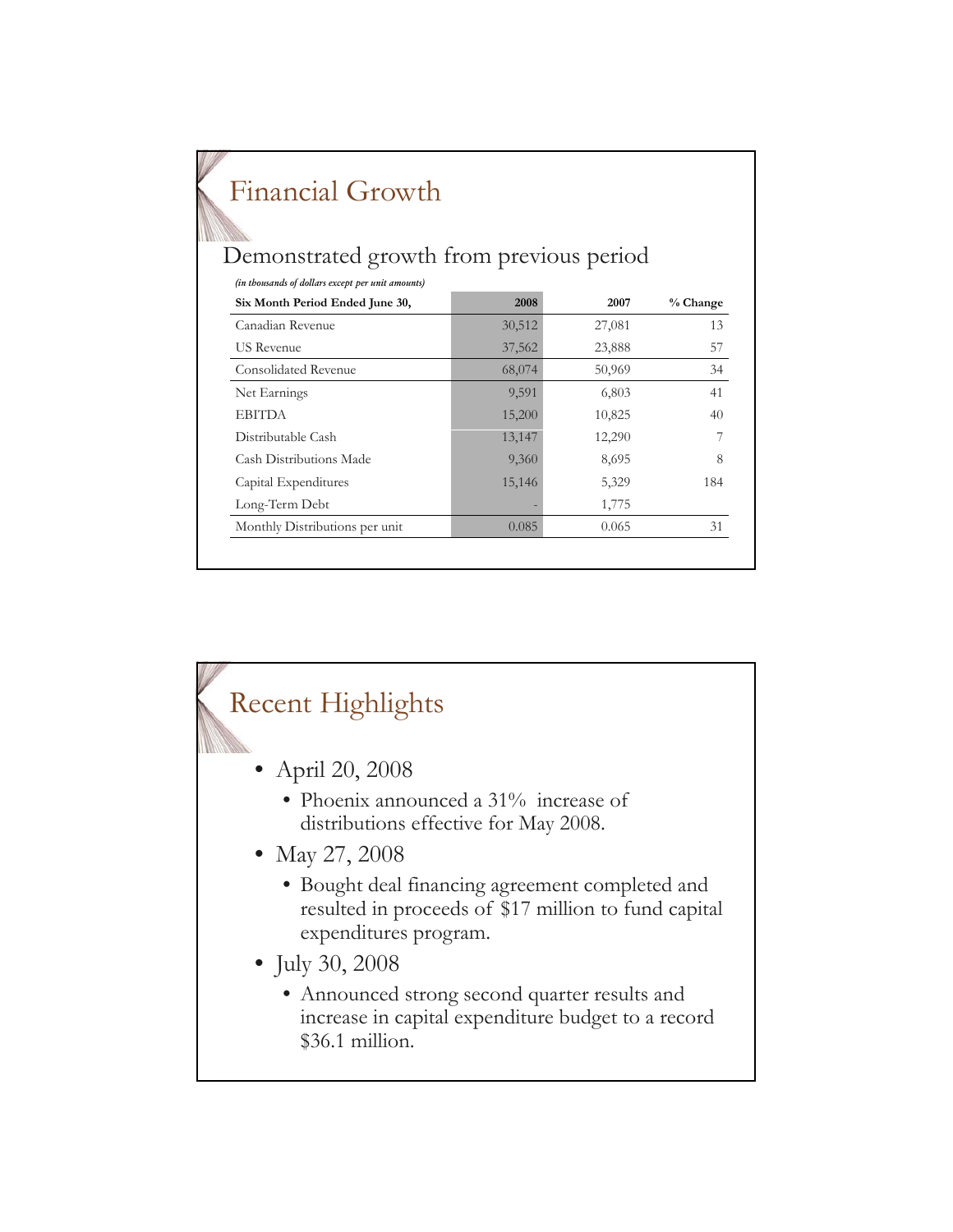

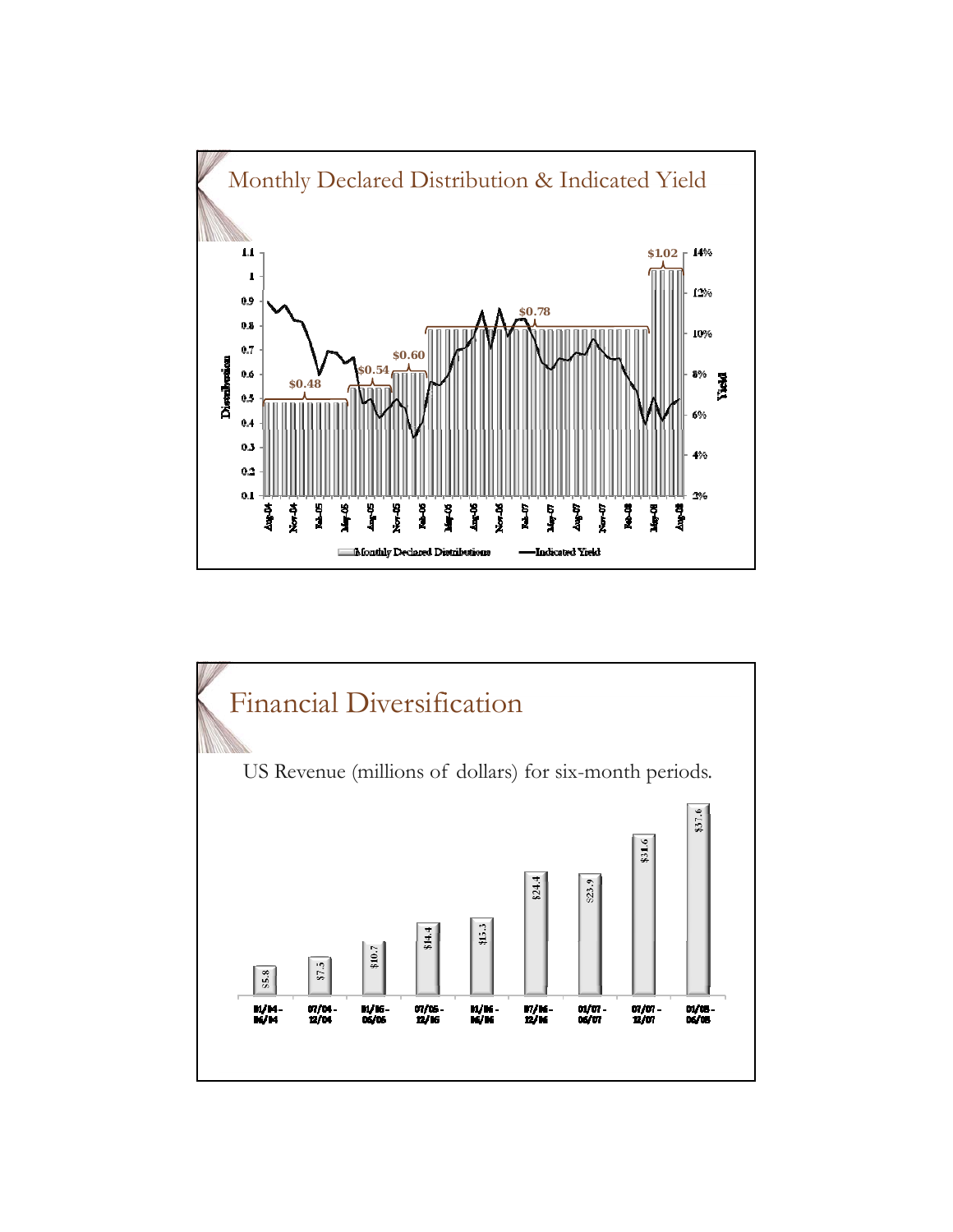## Focused Momentum

- New fracturing and completion techniques, require horizontal wells and directional services; thus are driving Phoenix into new lucrative areas.
- Unconventional areas provide great opportunities for expansion.
- History of innovation and performance in key operating areas positions Phoenix, and its investors, to capitalize on market trends.

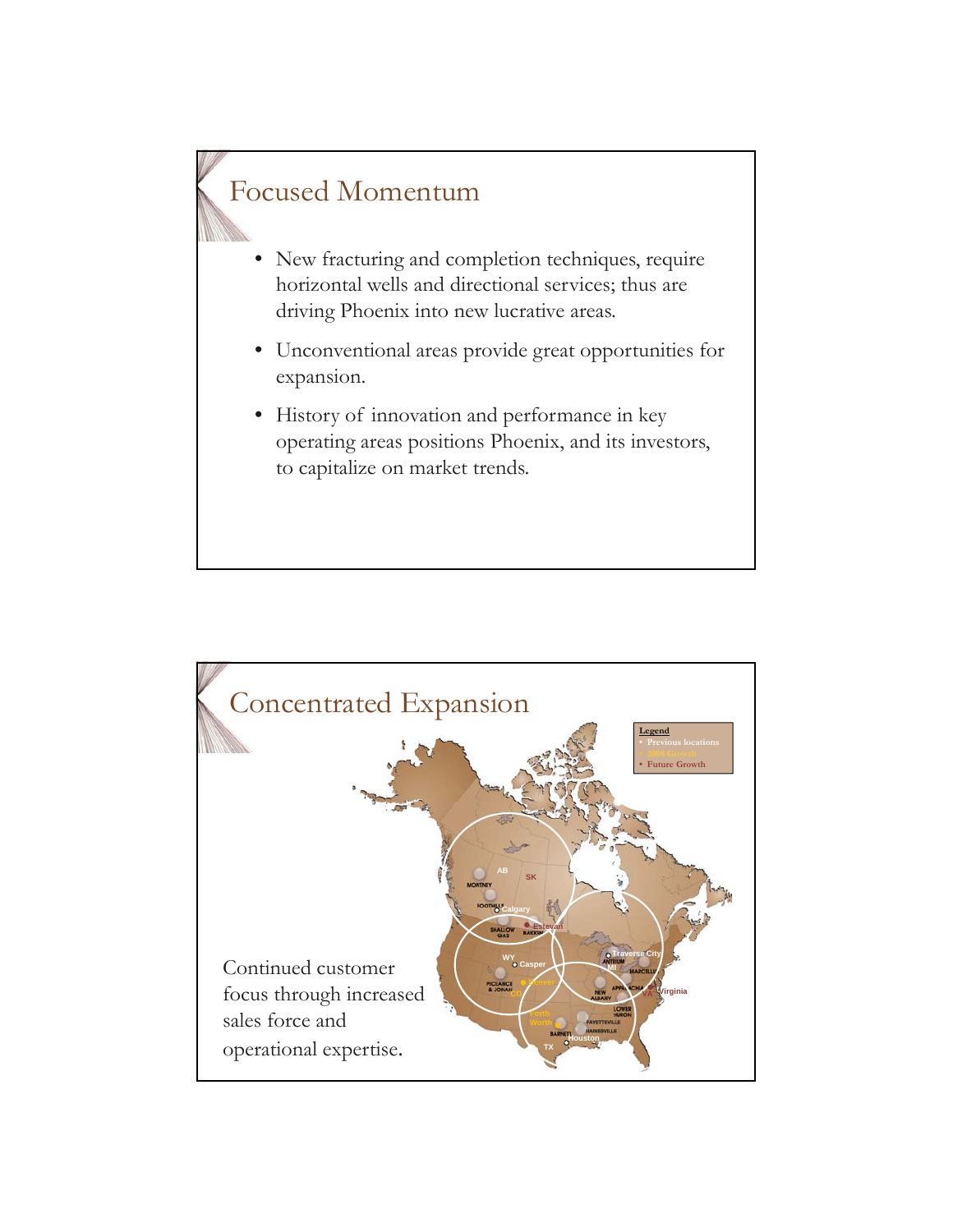

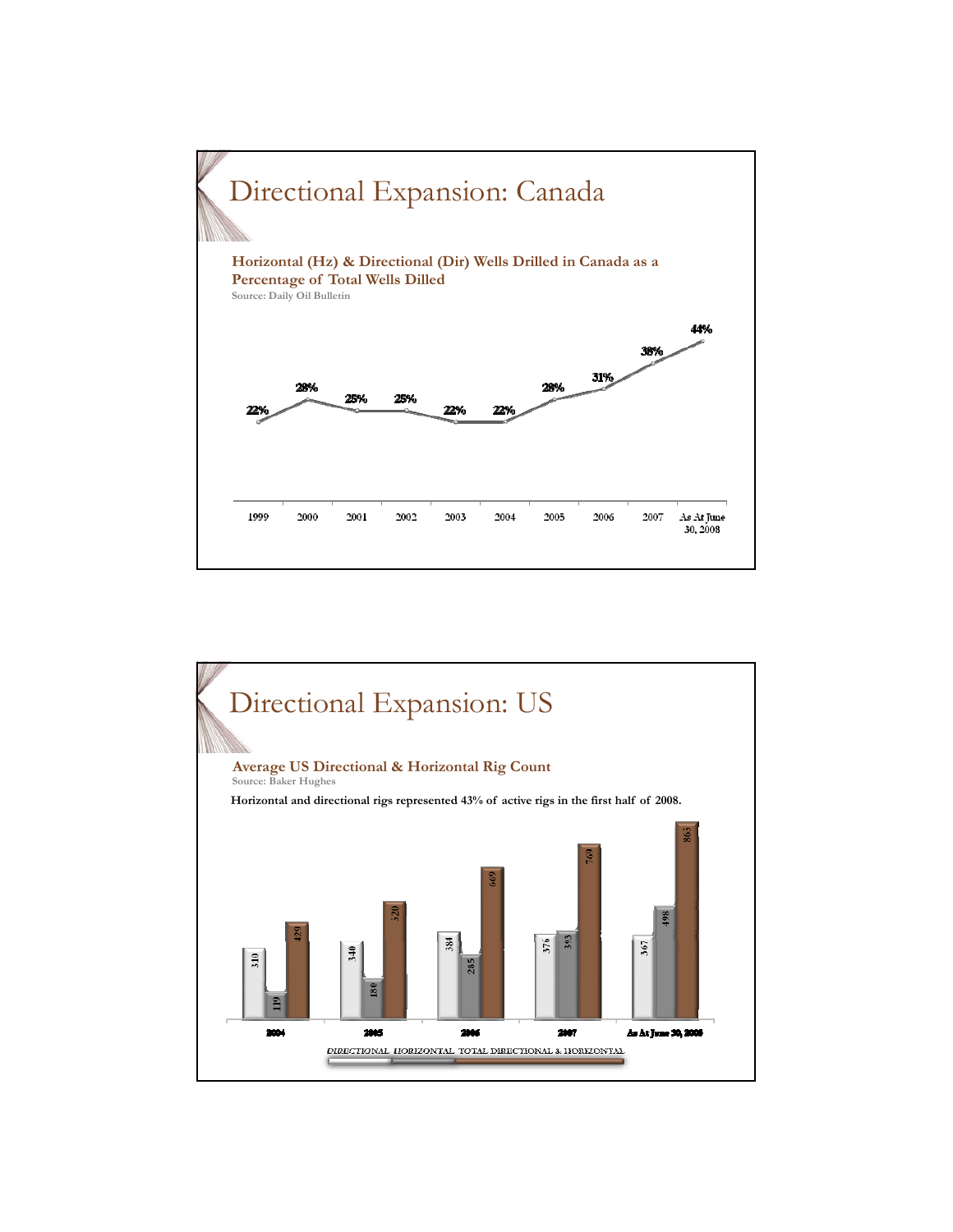## Progressive Operations

Expanding to meet growing demands.

|                           | June 30, 2007  | June 30, 2008  | Dec 31, 2008 (Est.) |
|---------------------------|----------------|----------------|---------------------|
| Fleet:                    |                |                |                     |
| <b>CLT-EM MWD Systems</b> | 46             | 49             | 60                  |
| Positive Pulse Systems    | 44             | 44             | 61                  |
| Mud Motors                | 270            | 352            | 420                 |
| Employees                 | 231            | 305            | 320                 |
| Capital Budget            | \$13.2 million | \$36.1 million | \$36.1 million      |
| <b>RADD Wells Drilled</b> | 2              | 158            | 350                 |
|                           | June 30, 2007  | June 30, 2008  | % Change            |
| Drilling Activity (days): |                |                |                     |
| Canada                    | 2,580          | 3,463          | 34                  |
| <b>US</b>                 | 2,309          | 3,917          | 70                  |
| Consolidated              | 4,889          | 7,308          | 49                  |

#### R&D Direction R&D incentives will provide long term opportunities and barriers in unconventional markets. **Project Progress 2007 to 2008** • First RADD facility opened in Calgary.  $\implies$  US Rocky Mountain RADD facility • Inclination-at-Bit in field testing phase. • Inclination-at-Bit commercial and in planned. manufacturing. **Successes in 2007 Developments in 2008** • High Voltage CLT-EM MWD utilized. • Robust CLT EM-MWD performs in underbalanced application. • Focused gamma/gamma-at-bit design and testing under way. • Super high voltage drilling project successful. • Autosurvey tool final design phase and successful field tests.